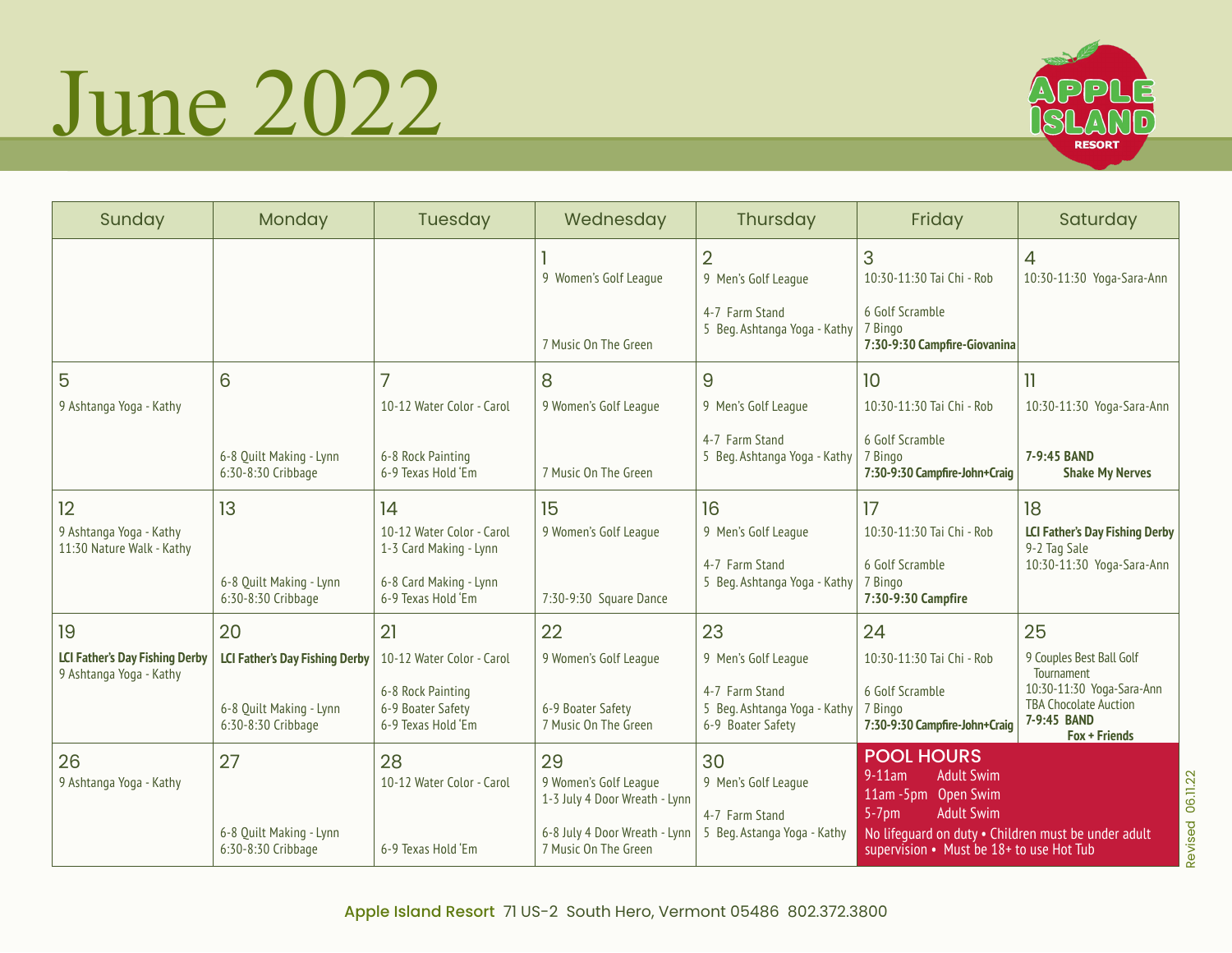## July 2022



| Sunday                                                                                      | Monday                                                                   | Tuesday                                                                    | Wednesday                                                                                                                                                                                                     | Thursday                                                                                                             | Friday                                                                                         | Saturday                                                                                      |
|---------------------------------------------------------------------------------------------|--------------------------------------------------------------------------|----------------------------------------------------------------------------|---------------------------------------------------------------------------------------------------------------------------------------------------------------------------------------------------------------|----------------------------------------------------------------------------------------------------------------------|------------------------------------------------------------------------------------------------|-----------------------------------------------------------------------------------------------|
|                                                                                             |                                                                          |                                                                            | <b>POOL HOURS</b><br>$9-11$ am<br><b>Adult Swim</b><br>11am-5pm Open Swim<br><b>Adult Swim</b><br>$5-7$ pm<br>No lifeguard on duty . Children must be under adult<br>supervision • Must be 18+ to use Hot Tub |                                                                                                                      | 10:30-11:30 Tai Chi - Rob<br>6 Golf Scramble<br>7 Bingo<br>7:30-9:30 Campfire                  | $\overline{2}$<br>TBA Yoga<br>Picnic by the pool<br>Ice Cream Truck<br>2-5 BAND - The Hit Men |
| 3<br>10:30 JULY 4TH PARADE<br><b>BAND - Lewis Creek Edition</b><br><b>FIREWORKS AT DUSK</b> | $\overline{4}$<br><b>TBA Corn Hole Tournament</b><br>6:30-8:30 Cribbage  | 5<br>10-12 Water Color - Carol<br>6-9 Texas Hold 'Em                       | 6<br>9 Women's Golf League<br>1-3 Card Making<br>7 Music On The Green                                                                                                                                         | 7<br>9 Men's Golf League<br>4-7 Farm Stand<br>5 Beg. Ashtanga Yoga - Kathy                                           | 8<br>10:30-11:30 Tai Chi - Rob<br>6 Golf Scramble<br>7 Bingo<br>7:30-9:30 Campfire             | 9<br>TBA Yoga<br><b>TBA Casino Night</b>                                                      |
| 10<br>9 Ashtanga Yoga - Kathy<br>11:30 Nature Walk - Kathy                                  | $\overline{\mathbf{1}}$<br>6-8 Quilt Making - Lynn<br>6:30-8:30 Cribbage | 12<br>10-12 Water Color - Carol<br>6-9 Texas Hold 'Em                      | 13<br>9 Women's Golf League<br>TBA Dinner + Square Dance<br>7 Music On The Green                                                                                                                              | 14<br>9 Men's Golf League<br>9 Water Aerobics<br>4-7 Farm Stand<br>5 Beg. Ashtanga Yoga - Kathy                      | 15<br>10:30-11:30 Tai Chi - Rob<br>6 Golf Scramble<br>7 Bingo<br>7:30-9:30 Campfire-John+Craig | 16<br>TBA Yoga<br>7-9:30 BAND<br><b>Dog Catchers</b>                                          |
| 17<br>9 Ashtanga Yoga - Kathy                                                               | 18<br>6:30-8:30 Cribbage                                                 | 19<br>10-12 Water Color - Carol<br>6-9 Boater Safety<br>6-9 Texas Hold 'Em | 20<br>9 Women's Golf League<br>6-9 Boater Safety<br>7 Music On The Green                                                                                                                                      | 21<br>9 Men's Golf League<br>9 Water Aerobics<br>4-7 Farm Stand<br>5 Beg. Ashtanga Yoga - Kathy<br>6-9 Boater Safety | 22<br>10:30-11:30 Tai Chi - Rob<br>6 Golf Scramble<br>7 Bingo<br>7:30-9:30 Campfire            | 23<br>TBA Yoga<br>9 Mid-Summer Tournament<br>7-9:45 BAND<br><b>Shake My Nerves</b>            |
| 24/31<br>9 Ashtanga Yoga - Kathy                                                            | 25<br>6:30-8:30 Cribbage                                                 | 26<br>10-12 Water Color - Carol<br>6-8 Rock Painting<br>6-9 Texas Hold 'Em | 27<br>9 Women's Golf League<br>7 Music On The Green                                                                                                                                                           | 28<br>9 Men's Golf League<br>9 Water Aerobics<br>4-7 Farm Stand<br>5 Beg. Ashtanga Yoga - Kathy                      | 29<br>10:30-11:30 Tai Chi - Rob<br>6 Golf Scramble<br>7 Bingo<br>7:30-9:30 Campfire-John+Craig | 30<br>10:30-11:30 Yoga-Sara-Ann<br>7-9:45 BAND<br><b>Fox + Friends</b>                        |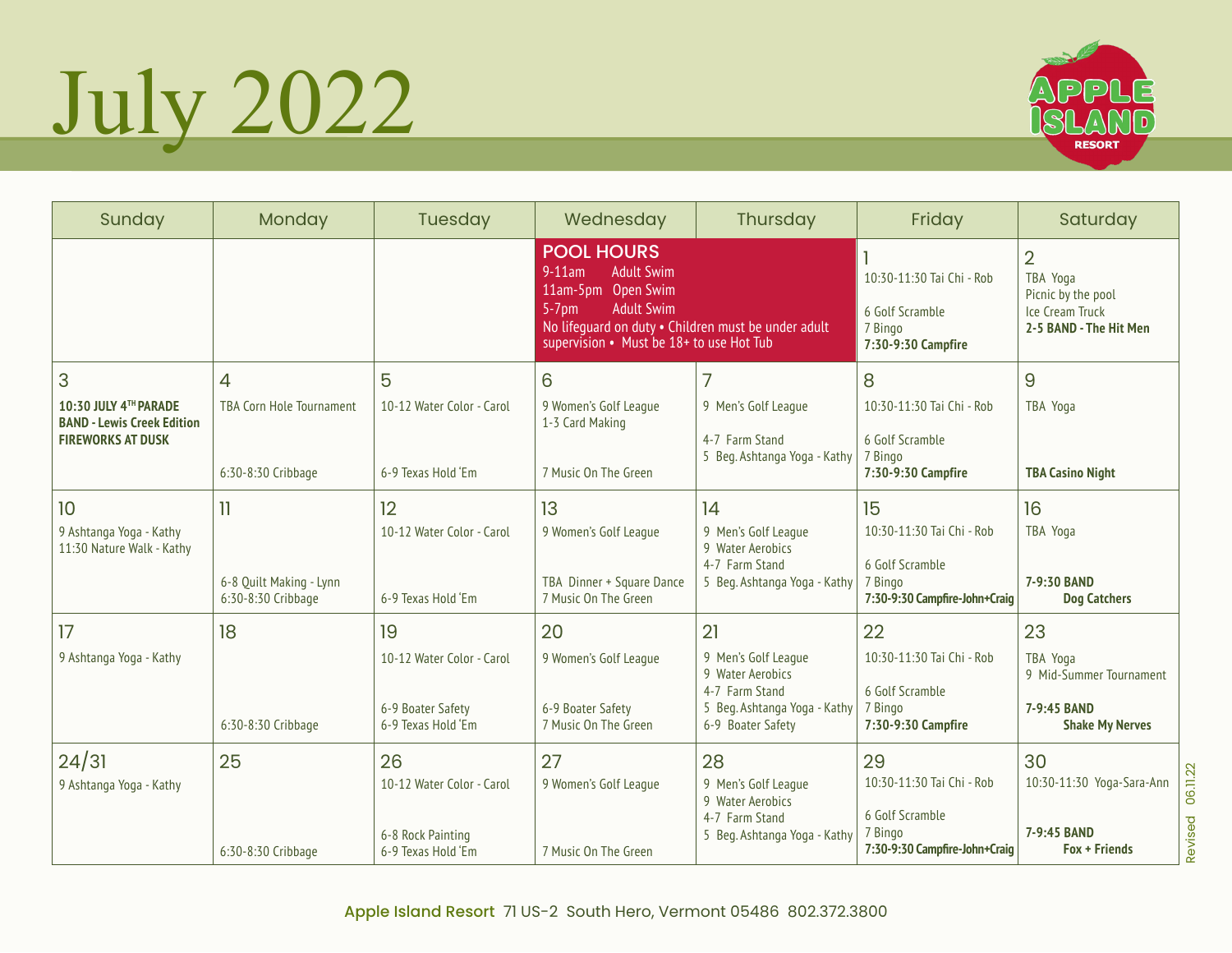## August 2022



| Sunday                                                                    | Monday                   | Tuesday                                                           | Wednesday                                                                | Thursday                                                                                                             | Friday                                                                                                                                                                                                          | Saturday                                                                                                 |
|---------------------------------------------------------------------------|--------------------------|-------------------------------------------------------------------|--------------------------------------------------------------------------|----------------------------------------------------------------------------------------------------------------------|-----------------------------------------------------------------------------------------------------------------------------------------------------------------------------------------------------------------|----------------------------------------------------------------------------------------------------------|
|                                                                           | 6:30-8:30 Cribbage       | $\overline{2}$<br>10-12 Water Color - Carol<br>6-9 Texas Hold 'Em | 3<br>9 Women's Golf League<br>7 Music On The Green                       | 4<br>9 Men's Golf League<br>9 Water Aerobics<br>4-7 Farm Stand<br>5 Beg. Ashtanga Yoga - Kathy                       | 5<br>10:30-11:30 Tai Chi - Rob<br>6 Golf Scramble<br>7 Bingo<br>7:30-9:30 Campfire                                                                                                                              | 6<br>10:30-11:30 Yoga - Sara-Ann<br>PIG ROAST<br>7-9:45 BAND - Johnny Cash                               |
| 7<br>9 Ashtanga Yoga - Kathy                                              | 8<br>6:30-8:30 Cribbage  | 9<br>10-12 Water Color - Carol<br>6-9 Texas Hold 'Em              | 10<br>9 Women's Golf League<br>7 Music On The Green                      | 11<br>9 Men's Golf League<br>9 Water Aerobics<br>4-7 Farm Stand<br>5 Beg. Ashtanga Yoga - Kathy                      | 12<br>10:30-11:30 Tai Chi - Rob<br>6 Golf Scramble<br>7:30-9:30 Campfire-John+Craig                                                                                                                             | 13<br>10:30-11:30 Yoga - Sara-Ann<br>7-9:45 BAND - Buckshot                                              |
| 14<br>9 Ashtanga Yoga - Kathy<br>11:30 Nature Walk -Kathy<br>5 Night Golf | 15<br>6:30-8:30 Cribbage | 16<br>10-12 Water Color - Carol<br>6-9 Boater Safety              | 17<br>9 Women's Golf League<br>6-9 Boater Safety<br>7 Music On The Green | 18<br>9 Men's Golf League<br>9 Water Aerobics<br>4-7 Farm Stand<br>5 Beg. Ashtanga Yoga - Kathy<br>6-9 Boater Safety | 19<br>10:30-11:30 Tai Chi - Rob<br>6 Golf Scramble<br>7 Bingo<br>7:30-9:30 Campfire                                                                                                                             | 20<br>10:30-11:30 Yoga - Sara-Ann                                                                        |
| 21<br>9 Ashtanga Yoga - Kathy                                             | 22<br>6:30-8:30 Cribbage | 23<br>10-12 Water Color - Carol<br>6-9 Texas Hold 'Em             | 24<br>9 Women's Golf League<br>7 Music On The Green                      | 25<br>9 Men's Golf League<br>9 Water Aerobics<br>4-7 Farm Stand<br>5 Beg. Ashtanga Yoga - Kathy                      | 26<br>10:30-11:30 Tai Chi - Rob<br>6 Golf Scramble<br>7 Bingo<br>7:30-9:30 Campfire-John+Craig                                                                                                                  | 27<br>9 Apple Charity Tournament<br>10:30-11:30 Yoga - Sara-Ann<br>7-9:45 BAND<br><b>Shake My Nerves</b> |
| 28<br>9 Ashtanga Yoga - Kathy                                             | 29<br>6:30-8:30 Cribbage | 30<br>10-12 Water Color - Carol<br>6-9 Texas Hold Em              | 31<br>9 Women's Golf League<br>7 Music On The Green                      |                                                                                                                      | <b>POOL HOURS</b><br><b>Adult Swim</b><br>$9-11am$<br>11am-5pm<br>Open Swim<br><b>Adult Swim</b><br>$5-7$ pm<br>No lifeguard on duty . Children must be under adult<br>supervision • Must be 18+ to use Hot Tub |                                                                                                          |